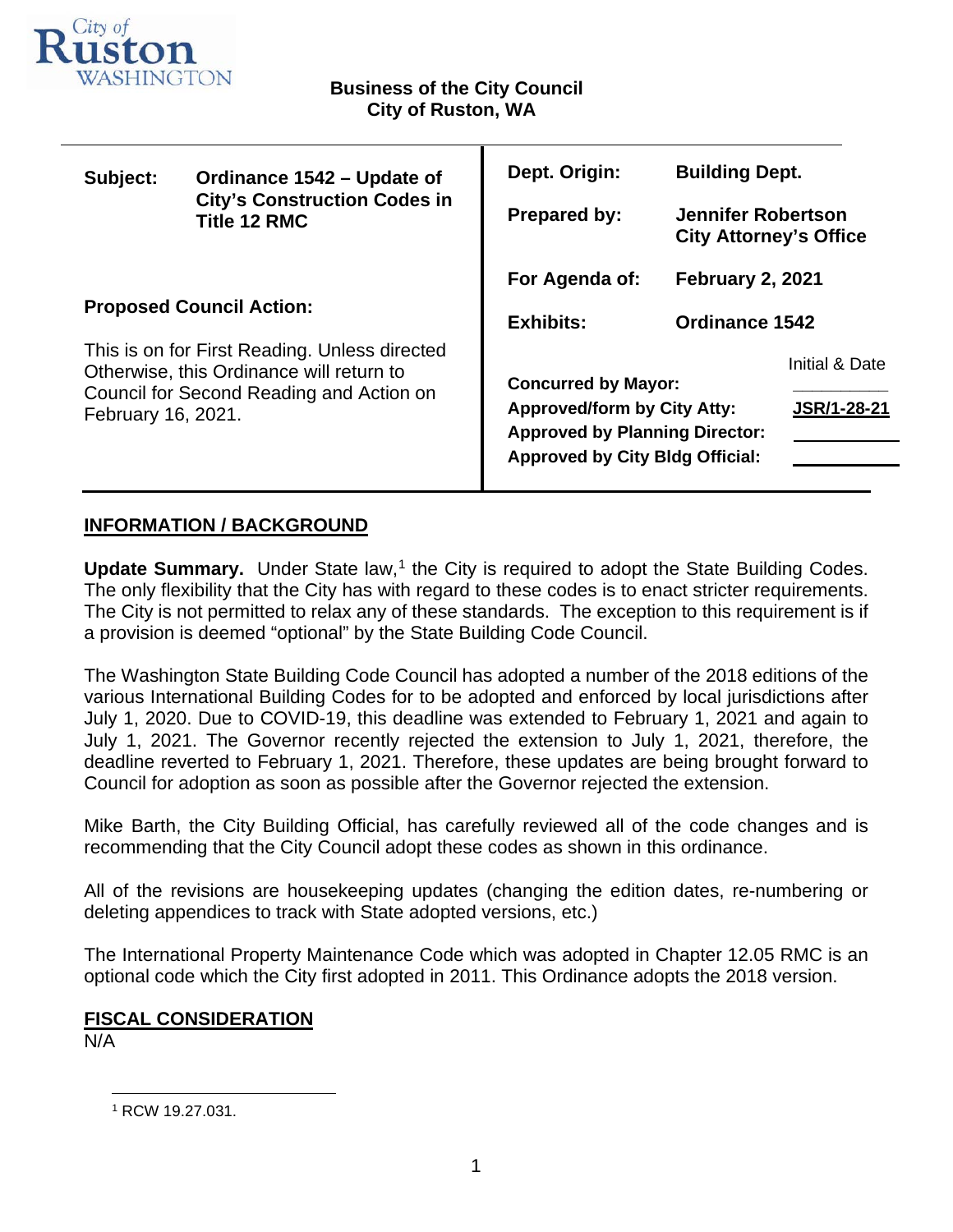# **RECOMMENDATION / MOTION**

No action requested. This is on for First Reading. Unless directed otherwise, this Ordinance will return to Council for Second Reading and Action on February 16, 2021.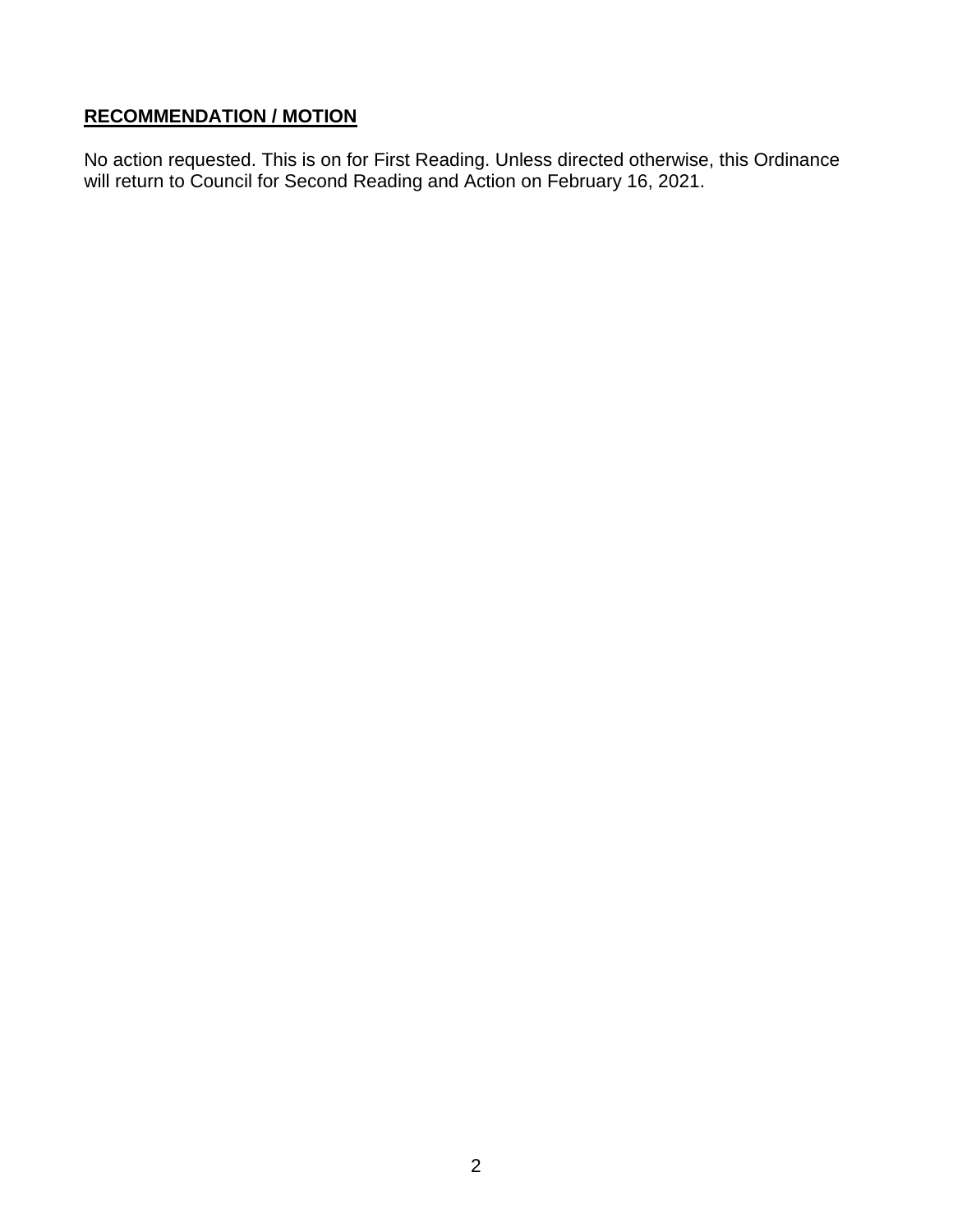#### **ORDINANCE NO. 1542**

**AN ORDINANCE OF THE CITY OF RUSTON, RELATING TO THE ADOPTION OF THE WASHINGTON STATE BUILDING CODE, TITLE 12 OF THE RUSTON MUNICIPAL CODE, AMENDING THE FOLLOWING SECTIONS: 12.05.010 TO UPDATE THE ADOPTED IPMC CODE FROM THE 2015 TO THE 2018 VERSION; 12.20.020 TO UPDATE THE ADOPTED CODES FROM THE 2015 TO THE 2018 VERSIONS AND HOUSEKEEPING AMENDMENTS TO REFLECT CHANGES IN THE UPDATED CODES; AMENDING SECTION 12.20.080 TO ELIMINATE THE BUILDING CODE ADVISORY BOARD AND REPLACE IT WITH A HEARING EXAMINER; AMENDING SECTION 12.24.020 AND 12.24.030 TO MAKE HOUSEKEEPING AMENDMENTS; AMENDING 12.24.050 TO INCLUDE ADDITIONAL INFORMATION IN THE TABLE; AMENDING SECTIONS 12.32.020 AND 12.32.030 TO RENUMBER SECTIONS CONSISTENT WITH 2018 VERSION OF THE IFC; AND ESTABLISHING AN EFFECTIVE DATE.**

WHEREAS, the Washington State Building Code Council has adopted a number of the

2018 editions of the various International Building Codes for to be adopted and enforced by local

jurisdictions in 2021; and

WHEREAS, in accordance with RCW 19.27.031, the City is required to adopt the state

building code; and

WHEREAS, in accordance with State law the City seeks to adopt these updated codes; and

WHEREAS, the SEPA Responsible Official has determined that adoption of the updated

Building and Construction Codes is exempt from SEPA under WAC 197-11-800(2); and

WHEREAS, the City Building Official recommends the City Council adopt these codes as

shown in this ordinance; and

WHEREAS, on February 2, 2021, the City Council held the first reading of this Ordinance;

and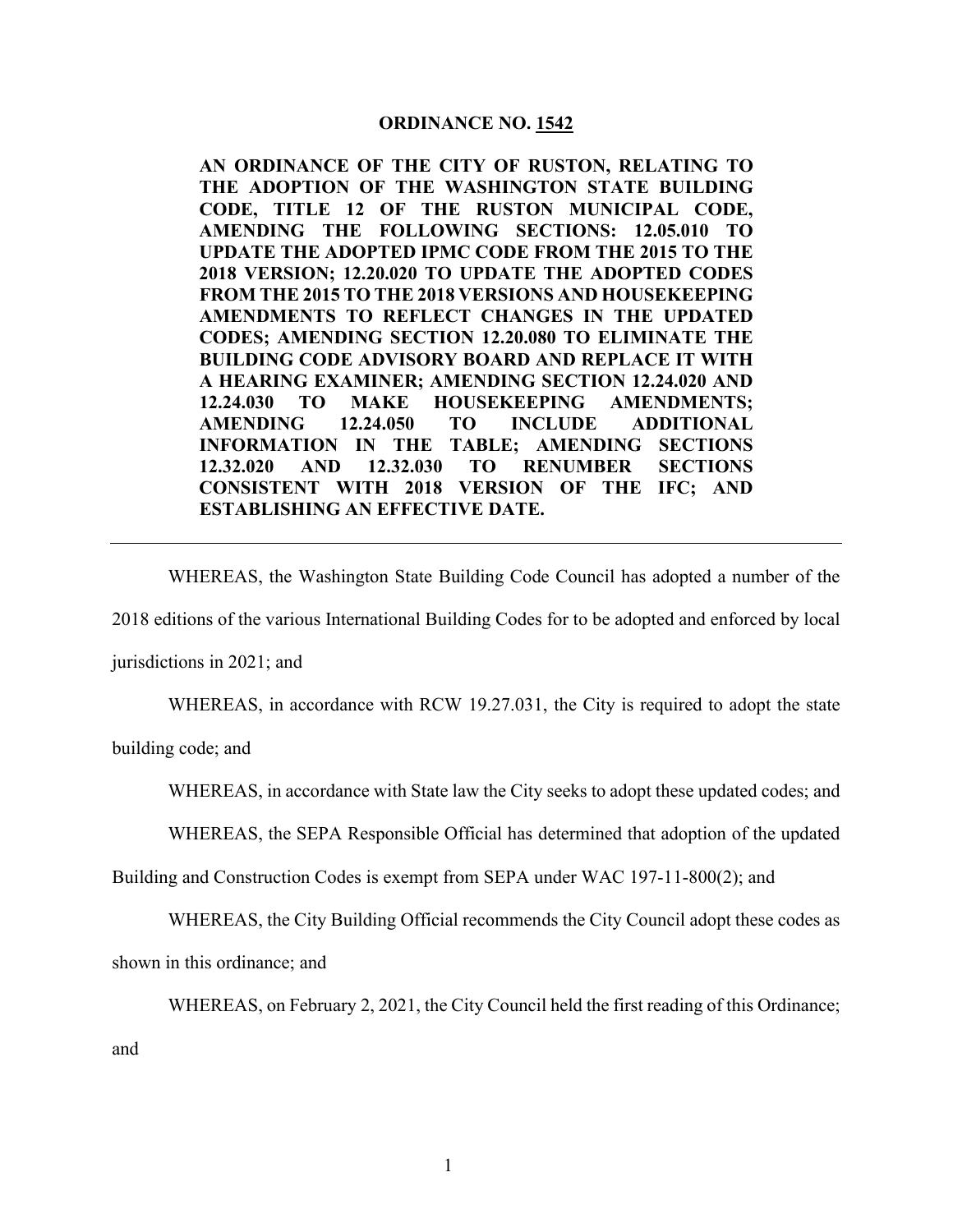WHEREAS, on February 16, 2021, the City Council adopted this Ordinance during its

regular meeting at the second reading; **NOW, THEREFORE**

### **THE CITY COUNCIL OF THE CITY OF RUSTON DOES HEREBY ORDAIN AS**

#### **FOLLOWS:**

**Section 1.** Section 12.05.010 of the Ruston Municipal Code is hereby amended to read as

follows:

#### **12.05.010 - IPMC adopted.**

Pursuant to and by the authority of RCW 19.27, RCW 19.27A, RCW 43.22, RCW 35.21, RCW 35.27, and RCW 35.80, the International Property Maintenance Code, 2018 edition (known hereafter as the "IPMC") as published by the International Code Council is adopted by reference and as amended by this chapter.

**Section 2.** Section 12.20.020 of the Ruston Municipal Code is hereby amended to read as

follows:

#### **12.20.020 - The Ruston Construction Code.**

Pursuant to and by the authority of RCW 19.27, RCW 19.27A, RCW 43.22, RCW 35.21, RCW 35.27, and RCW 35.80, the following codes and standards are adopted by reference and are amended as shown in RMC Chapters 12.22 through 12.34, as the Ruston Construction Code.

(a) The International Building Code (2018 Edition), published by the International Code Council, and amended by the Washington State Building Code Council in WAC 51-50, together with:

Appendix E, Supplemental Accessibility Requirements;

Appendix J, Grading;

The International Existing Buildings Code (2018 Edition) (IEBC), published by the International Code Council, and amended by the Washington State Building Code Council in WAC 51-50, including IEBC Appendix A as identified in the amended IEBC Section 101.6.

This shall be known hereafter as the "International Building Code" or the "IBC".

(b) The International Residential Code (2018 Edition), published by the International Code Council, and amended by the Washington State Building Code Council in WAC 51-51, together with:

Appendix E, Manufactured Housing Used as Dwellings;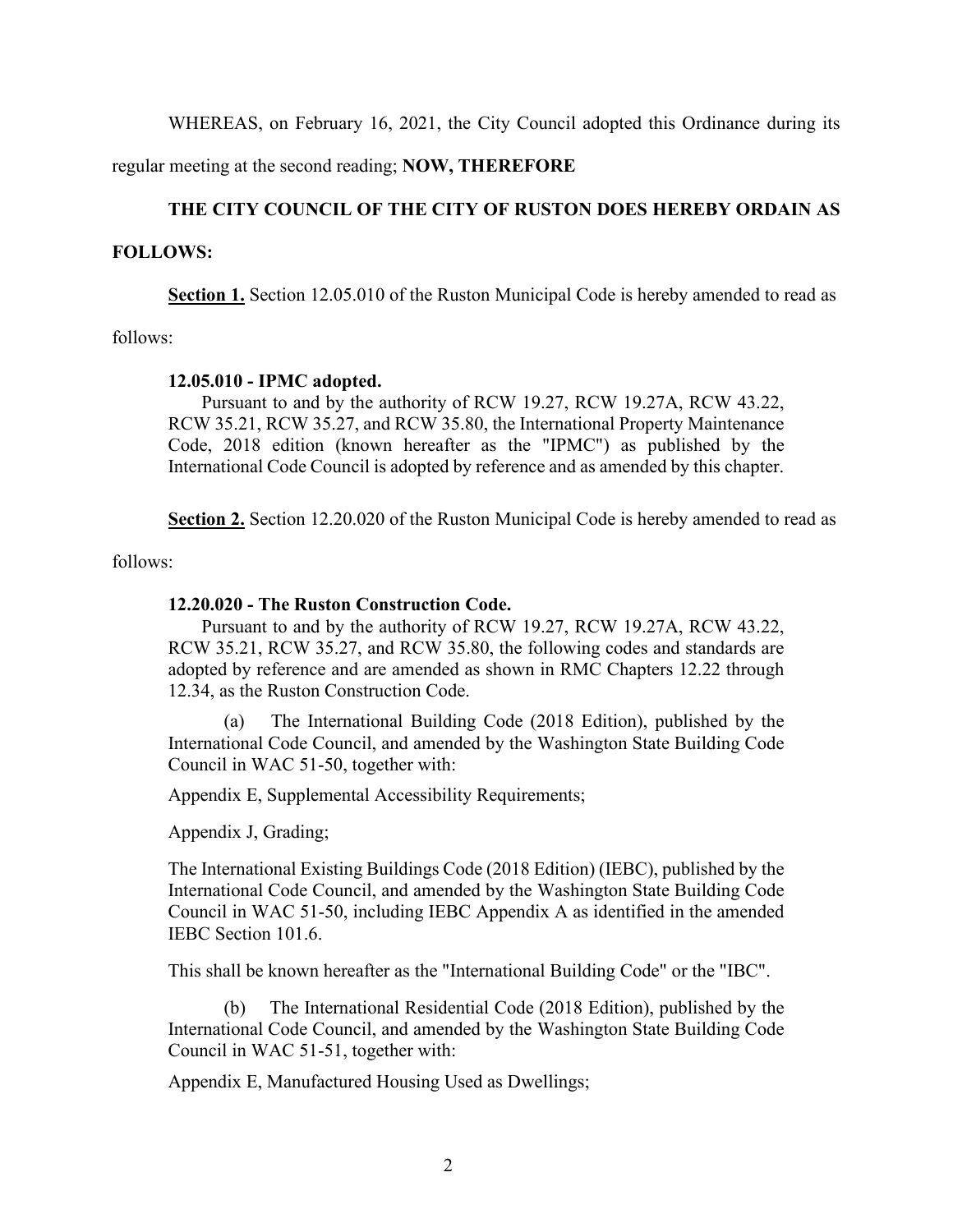Appendix F, Radon Control Methods;

Appendix Q, Tiny Homes;

Appendix U, Dwelling Unit Fire Sprinkler Systems;

This shall be known hereafter as the "International Residential Code" or the "IRC".

(c) The International Mechanical Code (2018 Edition), published by the International Code Council, and amended by the Washington State Building Code Council in WAC 51-52, together with:

The International Fuel-Gas Code (2018 Edition), published by the International Code Council.

This shall be known hereafter as the "International Mechanical Code" or the "IMC".

(d) The International Fire Code (2018 Edition), published by the International Code Council, and amended by the Washington State Building Code Council in WAC 51-54A, together with:

Appendix B, Fire-Flow Requirements for Buildings;

Appendix C, Fire Hydrant Locations and Distribution;

Appendix D, Fire Apparatus Access Roads.

This shall be known hereafter as the "International Fire Code" or the "IFC".

(e) The Uniform Plumbing Code (2018 Edition), published by the International Association of Plumbing and Mechanical Officials, and amended by the Washington State Building Code Council in WAC 51-56, together with:

Appendix A, Recommended Rules for Sizing the Water Supply System;

Appendix B, Explanatory Notes on Combination Waste and Vent Systems; and

Appendix I, Installation Standards; and

Excluding:

Chapters 12 and 14; and

Those requirements of the Uniform Plumbing Code relating to venting and combustion air of fuel-fired appliances as found in Chapter 5; and

Those portions of the code addressing building sewers.

This shall be known hereafter as the "Uniform Plumbing Code" or the "UPC".

Any wording or reference to codes other than those established and adopted herein, shall mean the relevant International Codes, or Washington State Codes as adopted herein.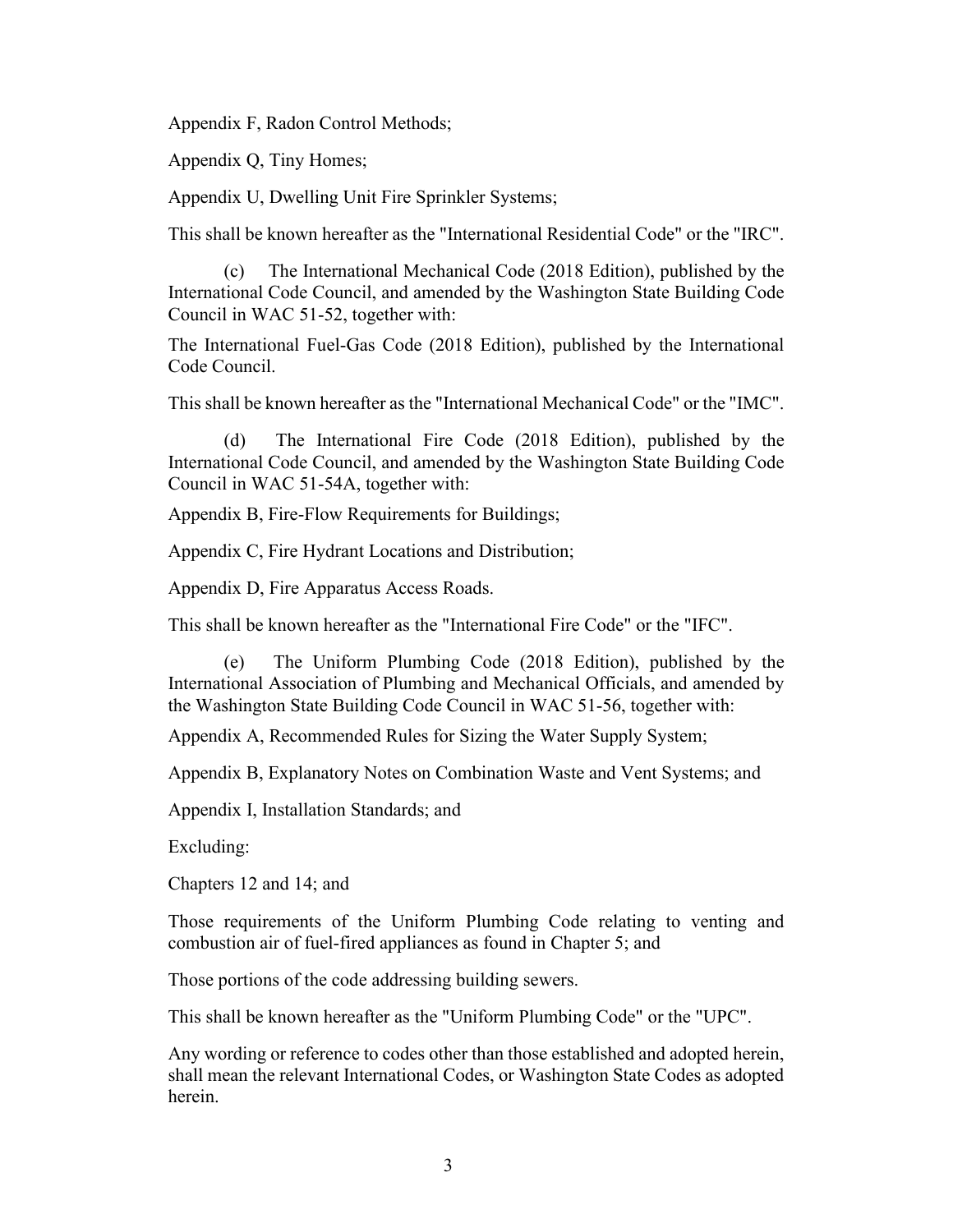(f) The Washington State Energy Code (2018 Edition) as amended and published by the Washington State Building Code Council, WAC Chapters 51-11C and 51-11R.

This shall be known hereafter as the "WSEC".

(g) The Washington State Manufactured Homes Installation Requirements, or Mobile Homes Installation Requirements. Pursuant to RCW 19.27 and RCW 43.22.440, the installation standards of WAC 296-150M, together with the reference standards listed therein, are adopted as amended by the State of Washington.

(h) The Washington State Factory Built Housing and Commercial Structures Installation Requirements, or Modular Installation Requirements. Pursuant to RCW 19.27 and RCW 43.22.455, the installation standards of WAC 296-150F, together with the reference standards listed therein, are adopted as amended by the State of Washington.

**Section 3.** Section 12.20.080 of the Ruston Municipal Code is hereby amended to read

as follows:

**12.20.080 - Appeals.** 

(a) Building Code Advisory Board Hearing Examiner to Hear Appeals. There is created a Building Code Advisory Board, which shall consist of five members who are qualified by experience and training to pass on matters of building construction and who are not employees of the jurisdiction. The Board shall be comprised of two state-licensed contractors, two architects and one engineer, all of whom must be residents of the Ruston community. If Ruston residents do not meet the qualifications, the City of Ruston may elect to fill the position outside of the jurisdiction.

The Building Code Advisory Board shall be appointed by the Mayor when needed to address one of the issues described in subsection (c) below. The Council shall confirm the appointments. After the Board has been formed, they shall hold office for a two-year term. The Mayor may remove any Board member at his/her pleasure and discretion.

- (b) Rules of Procedure for Building Code Advisory Board. The Building Code Advisory Board shall adopt rules of procedure governing its activities, which may be the same rules adopted by the City Council for its general business, or the rules applicable to quasi-judicial hearings established by law.
- (c) Authority of the Board. The Board has no authority to hold appeals of any enforcement or other action brought by the City pursuant to Chapter 12.40 RMC, nor does the Board have the authority to waive any administrative provisions of the codes, or to make code interpretations.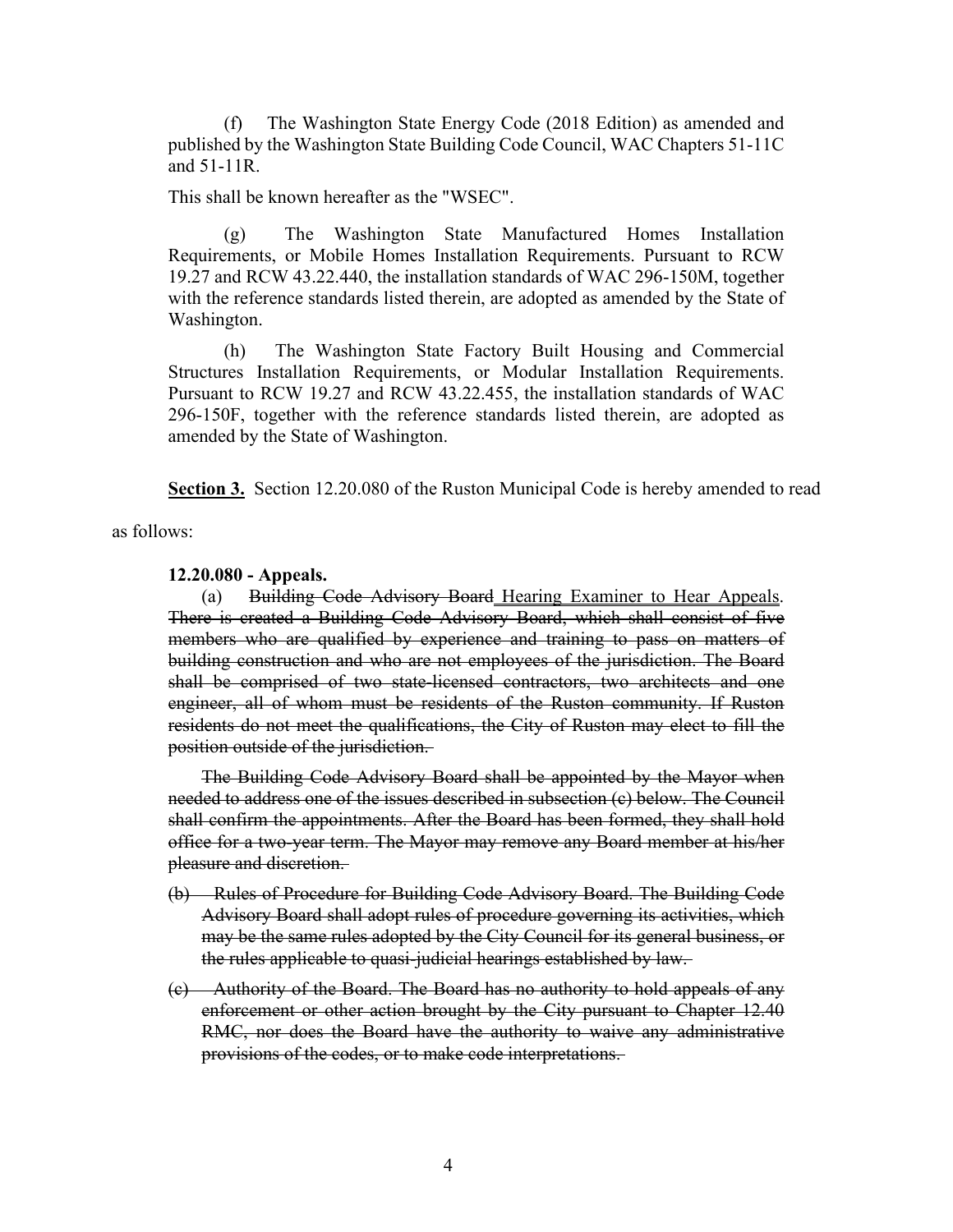The Ruston Hearing Examiner shall be tasked with hearing appeals under this Chapter as follows:

(1) Hold open public hearings and make the final decision on appeals of administrative determinations where alternate materials or methods of construction are proposed to those required by any code adopted in this Title 12 of the Ruston Municipal Code.

(2) Hold open public hearings and make the final decision on appeals of the Building Official's final decision on interpretations of the codes adopted in this Title 12 of the Ruston Municipal Code.

(d) (b) Appeals (Excluding Appeals of Code Enforcement Actions).

(1) Standing. Only parties of record may file an administrative appeal. The term "parties of record" shall mean:

- (A) The applicant for a permit;
- (B) Any person who submitted written comments concerning the application, excluding persons who have only signed petitions or mechanically produced form letters;
- (C) The City Council; and
- (D) Property owners within 300 feet of the property subject to the project permit.  $\frac{1}{2}$  and
- (E) Any person who can demonstrate that he/she is aggrieved by the action described in subsection (c) above.

(2) Time to File. An appeal must be filed within 14 days after the issuance of the written decision of the Building Official. Appeals shall be submitted to the City with the appropriate appeal fee, as set forth in a resolution adopted by the City and shall include all of the information described in subsection (4) below. Appeals shall be delivered to the City Clerk by mail, by personal delivery or by fax before 5:00 p.m. on the last business day of the appeal period. Appeals received by mail after 5:00 p.m. on the last business day of the appeal period will not be accepted, no matter when such appeals were mailed or postmarked.

(3) Computation of Time. For purposes of computing the time for filing an appeal, the day the decision is issued shall not be counted. If the last day of the appeal period is a Saturday, Sunday or a holiday designated by RCW 1.16.050 or by a City ordinance, then the appeal must be filed on the next business day.

(4) Content of Appeal. Appeals shall be in writing, be accompanied by the required appeal fee, and contain the following information:

- (A) Appellant's name, address and phone number;
- (B) A statement describing the appellant's standing to appeal;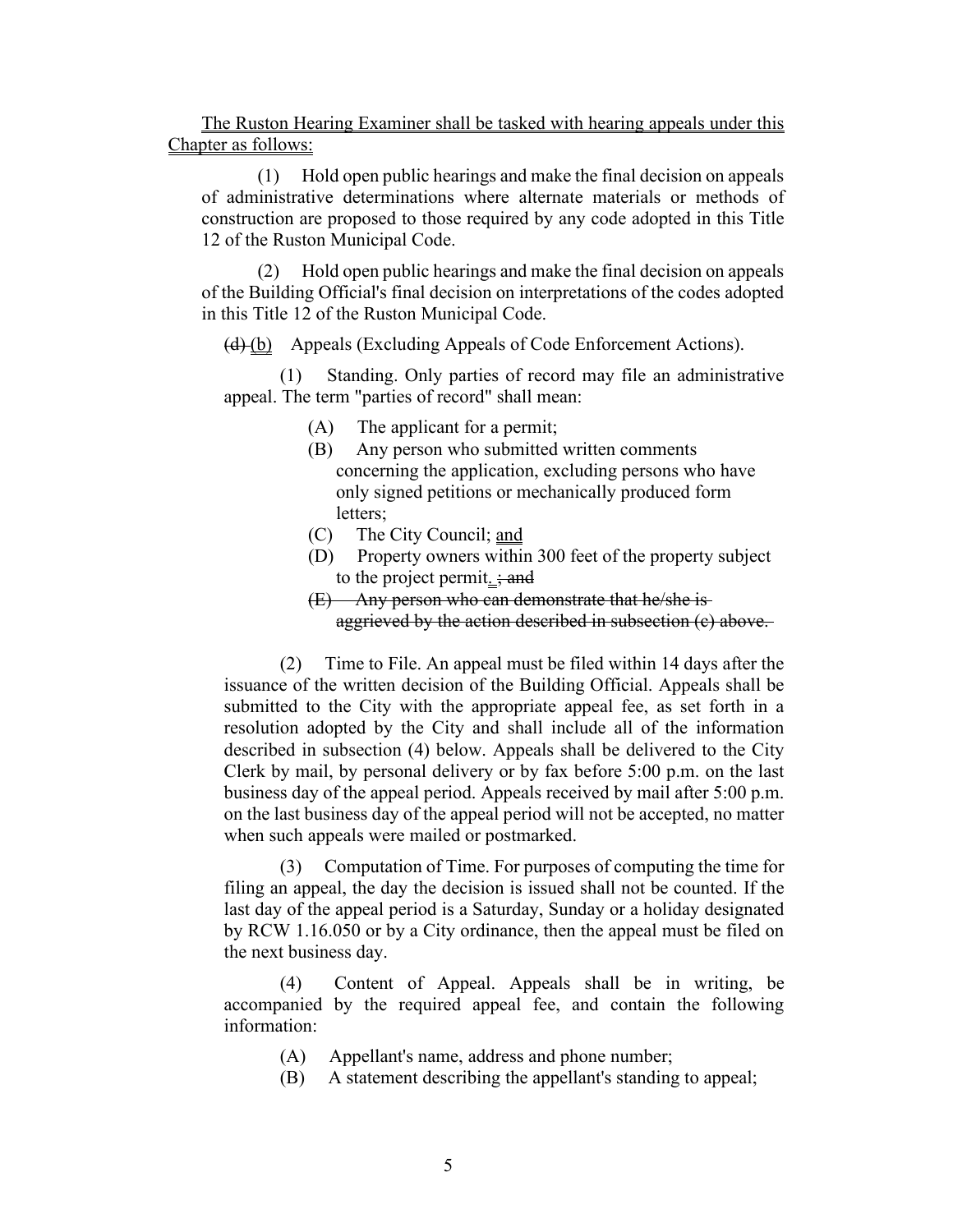- (C) Identification of the application which is the subject of the appeal;
- (D) Appellant's statement of grounds for the appeal and the facts upon which the appeal is based with specific reference to the facts in the record;
- (E) The specific relief sought;
- (F) A statement that the appellant has read the appeal and believes the contents to be true, followed by the appellant's signature.

(5) Effect. The timely filing of an appeal shall stay the Building Official's decision until such time as the Board makes a final decision or the appeal is withdrawn.

(6) Burden of Proof. The appellant shall bear the burden of proof in the appeal.

(ec) Final Decision-Making. The written decision of the Board Hearing Examiner on the actions described in subsection  $(e-a)$  above shall be final. Appeals of the Board's Hearing Examiner's decisions may be filed with the Pierce County Superior Court within 21 days of issuance of the final, written decision as provided in Chapter 36.70C RCW.

**Section 4.** Section 12.24.020 of the Ruston Municipal Code is hereby amended to read

as follows:

### **12.24.020 - IRC appeals.**

IRC Section R112.1 is amended as follows:

R112.1 General. All administrative appeals under this chapter, except appeals of enforcement or other actions brought under Chapter 12.40 RMC, shall be governed by the authority and procedures set forth in Ruston Municipal Code Section 12.20.080.

IRC Sections R112.2 and R112.3 are repealed.

**Section 5.** Section 12.24.030 of the Ruston Municipal Code is hereby amended to read as

follows:

### **12.24.030 - Violations and enforcement.**

IRC Section R113 is repealed.

IRC Section R114 is repealed.

(a) A new IRC Section R113 is added as follows: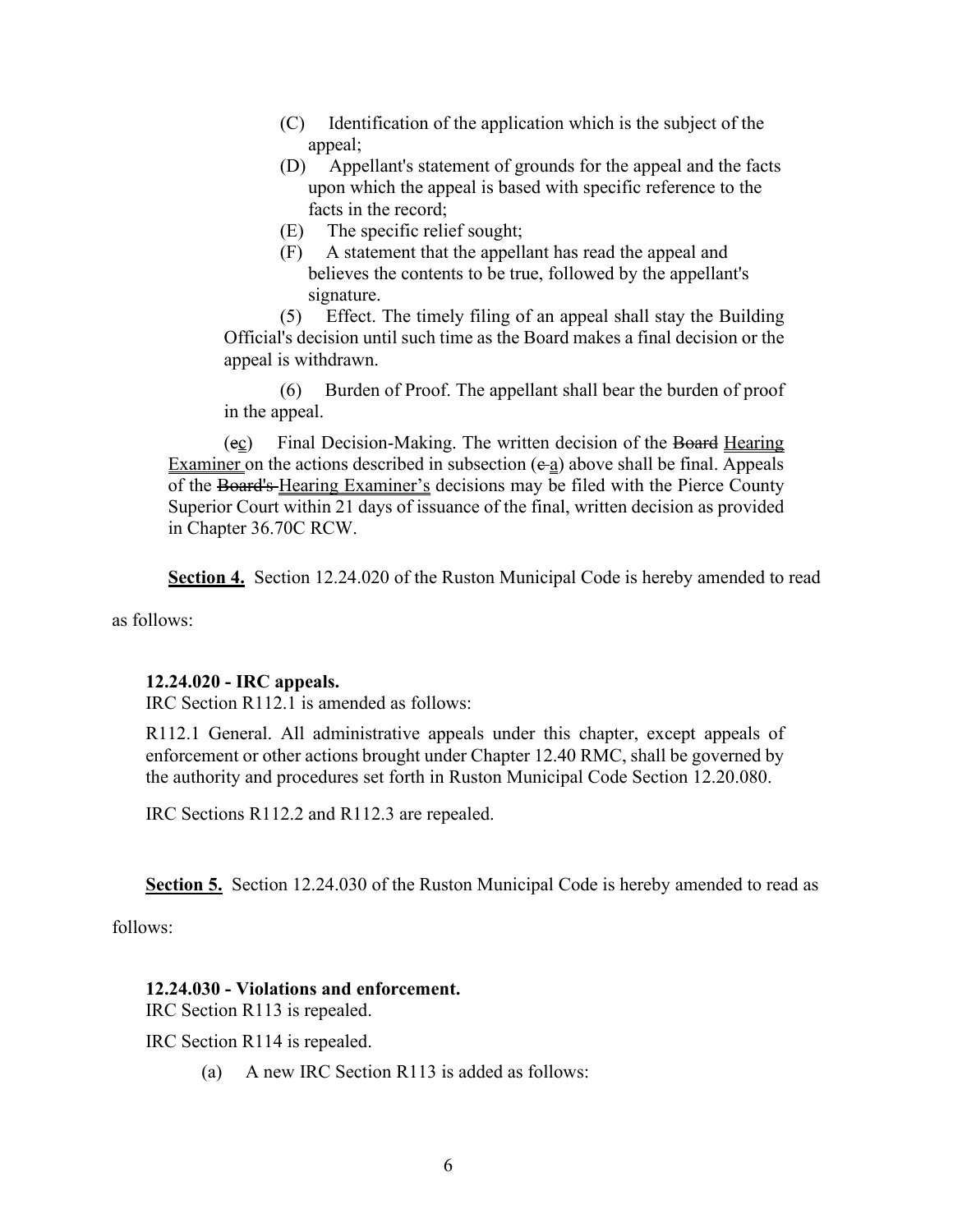R113 Violations. Violations of this code as defined in Title 12 and in Chapter 12.40 shall be enforced pursuant to the procedures set forth in Chapter 12.40 of the Ruston Municipal Code.

(b) A new IRC Section R114 is added as follows:

114 Stop Work Order. Enforcement of violations of this code, including the issuance of stop work orders, shall be pursuant to the procedures set forth in Chapter 12.40 of the Ruston Municipal Code.

**Section 6.** Section 12.24.050 of the Ruston Municipal Code is hereby amended to read

as follows:

#### **12.24.050 - Design criteria.**

IRC Table R301.2(1) is amended by filling in the blanks of the table as follows:

Ground Snow Load  $=$  30

Wind Speed  $= 110$ 

Topographic Effects  $= No$ 

Special Wind Region = No

Windborne Debris Zone = No

Seismic Design Category =  $D_2$ 

 $Weathering = Moderate$ 

Frost Line Depth = 12″

Termite = Slight to Moderate

Winter Design Temp = 29

Ice Barrier Underlayment Required = No

Flood Hazards = In accordance with Ruston Municipal Code Section 12.06, Floodplain Management

Air Freezing Index  $= 117$ 

Mean Annual Temp  $= 52.3$ 

Section 7. Section 12.32.020 of the Ruston Municipal Code is hereby amended to read as follows: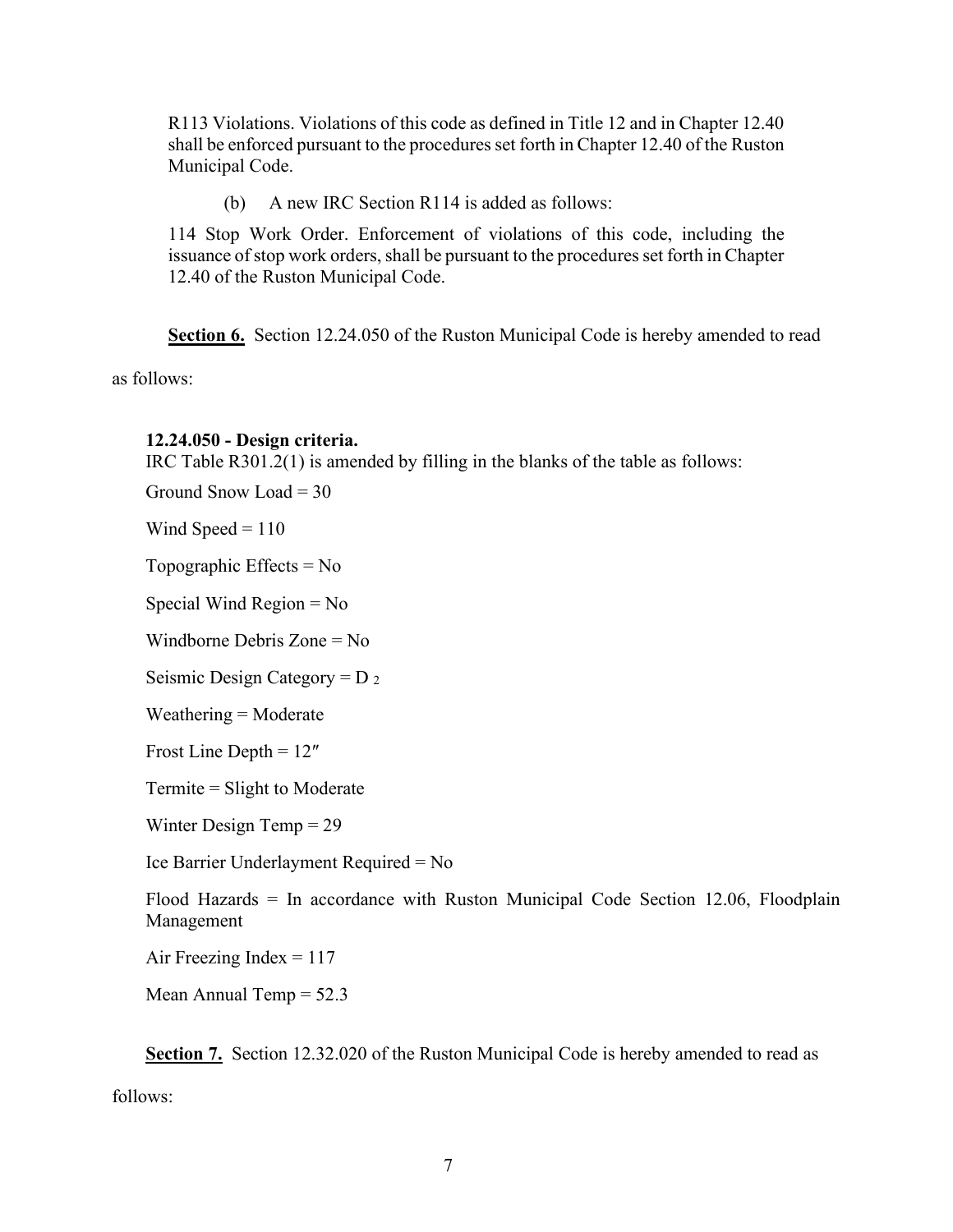#### **12.32.020 - Violations and enforcement.**

(a) IFC Section 110.1 is amended as follows:

110.1 Violations. Violations of this code as defined in Title 12 and in Chapter 12.40 shall be enforced pursuant to the procedures set forth in Chapter 12.40 of the Ruston Municipal Code.

(b) IFC Section 109.3 is amended as follows:

110.3 Notice of Violation. When the fire code official finds a building, premises, vehicle, storage facility or outdoor area that is in violation of this code, the fire code official is authorized to prepare a written notice of violation describing the conditions deemed unsafe and, when compliance is not immediate, specifying a time for reinspection. Such notice shall be issued pursuant to the procedures set forth in Chapter 12.40 of the Ruston Municipal Code.

- (c) IFC Section 110.3.1 is repealed.
- (d) IFC Section 110.3.2 is repealed.
- (e) IFC Section 110.3.3 is repealed.
- (f) IFC Section 110.4 is amended as follows:

110.4 Violation penalties. Persons who shall violate a provision of this code or shall fail to comply with any of the requirements thereof or who shall erect, install, alter, repair or do work in violation of the approved construction documents or directive of the fire code official, or of a permit or certificate used under provisions of this code, shall be guilty of a misdemeanor punishable by a fine of not more than five thousand dollars (\$5,000.00) or by imprisonment not exceeding 365 days, or both such fine and imprisonment. Each day that a violation continues after due notice has been served shall be deemed a separate offense.

- (g) IFC Section 112 is repealed.
- (h) A new IFC Section 112 is added as follows:

112 Stop Work Order. Enforcement of violations of this code, including the issuance of stop work orders, shall be pursuant to the procedures set forth in Chapter 12.40 of the Ruston Municipal Code.

**Section 8.** Section 12.32.030 of the Ruston Municipal Code is hereby amended to read as

follows:

### **12.32.030 - IFC appeals.**

IFC Section 109.1 is amended as follows:

109.1 Appeals. Appeals under this chapter, except appeals of enforcement or other actions brought under Chapter 12.40 RMC, shall follow the procedures set forth in Ruston Municipal Code Section 12.20.080.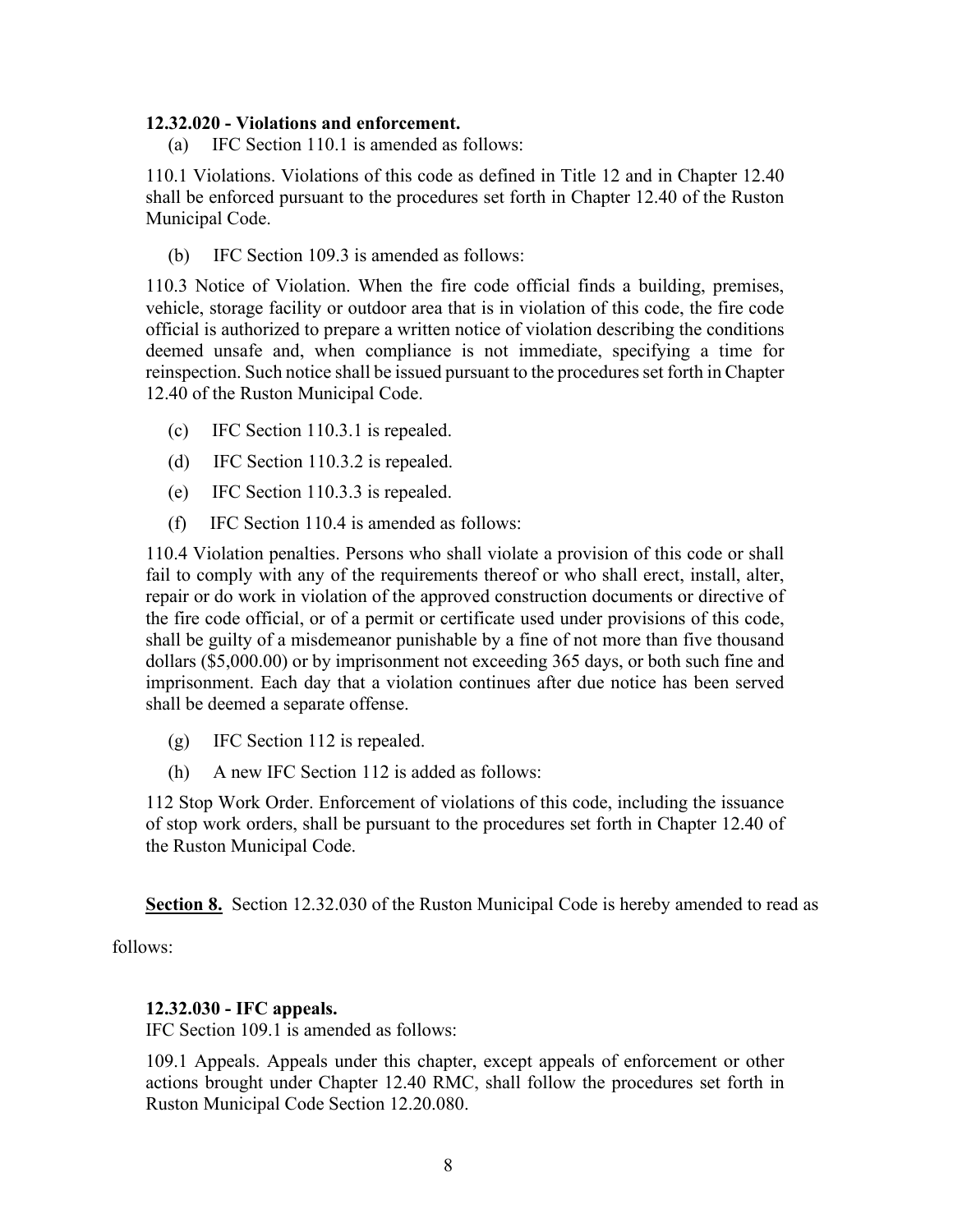IFC Section 109.3 is repealed.

**Section 9. Severability**. If any section, sentence, clause or phrase of this Ordinance should be held to be unconstitutional by a court of competent jurisdiction, such invalidity or unconstitutionality shall not affect the validity or constitutionality of any other section, sentence, clause or phrase of this Ordinance.

**Section 10. Publication**. This Ordinance shall be published by an approved summary consisting of the title.

**Section 11. Adopted Codes available to Public**. Pursuant to RCW 35.21.180, one copy of all codes adopted by reference in this Chapter have been filed for use and examination by the public in the office of the City Clerk, prior to and after the adoption thereof.

**Section 12. Corrections.** Upon the approval of the city attorney, the city clerk, and/or the code publisher is authorized to make any necessary technical corrections to this ordinance, including but not limited to the correction of scrivener's/clerical errors, references, ordinance numbering, section/subsection numbers, and any reference thereto.

**Section 13**. **Effective Date**. This Ordinance shall be effective five days after publication as provided by law.

ADOPTED by the City Council of the City of Ruston and attested by the City Clerk in authentication of such passage on this 16th day of February, 2021.

APPROVED by the Mayor this 16th day of February, 2021.

\_\_\_\_\_\_\_\_\_\_\_\_\_\_\_\_\_\_\_\_\_\_\_\_\_\_\_\_\_\_ Bruce Hopkins, Mayor